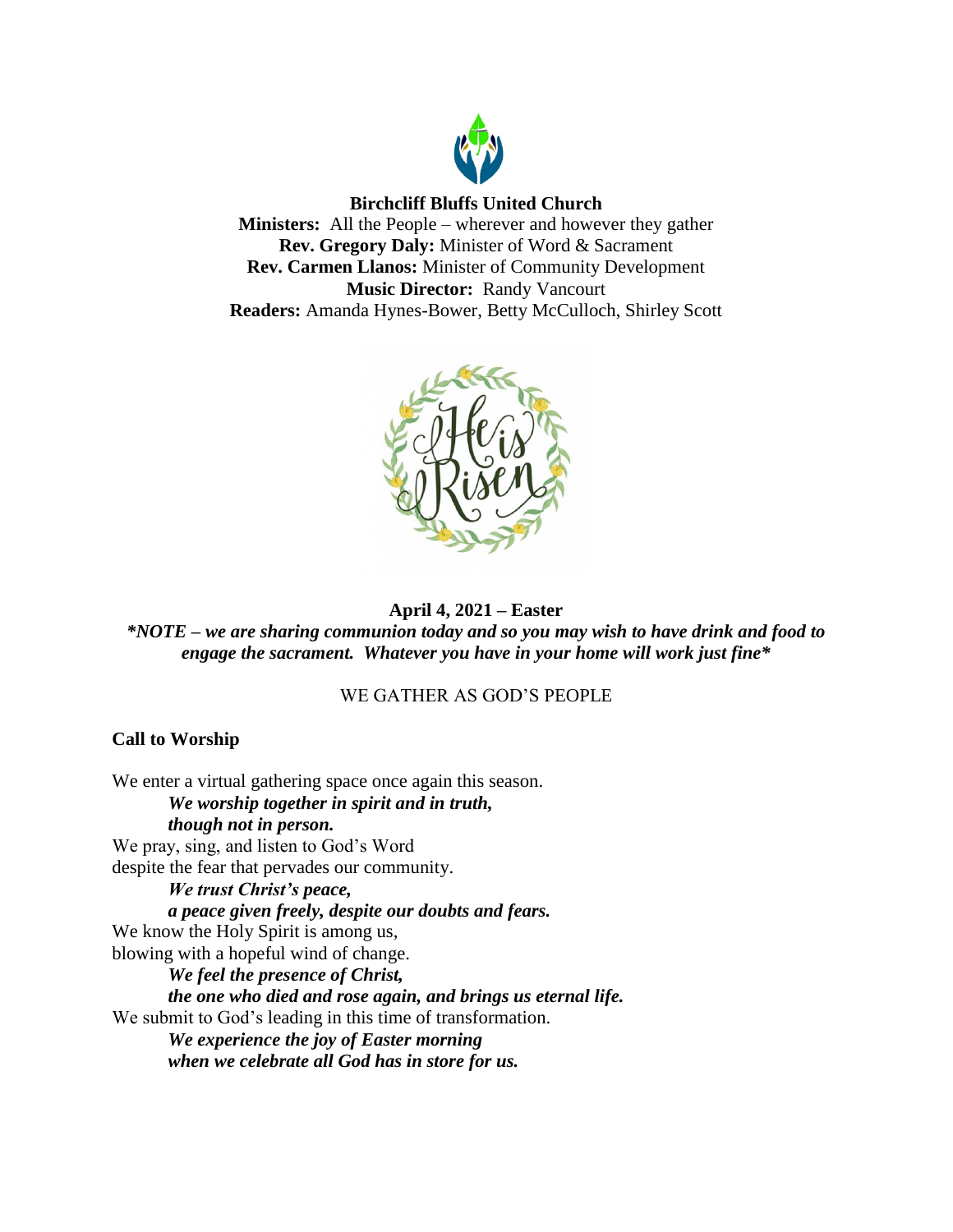**Response Now The Green Blade Rises VU 186**  Words: John M. C. Crum © 1928 Oxford University Press Music: medieval French carol

> *Now the green blade rises from the buried grain, wheat that in dark earth many days has lain; love lives again, that with the dead has been: love is come again, like wheat arising green.*

*Forth he came at Easter, like the rising grain, he that for three days in the grave had lain; raised from the dead, my living God is seen; love is come again, like wheat arising green.*

# **Life & Work of the Church**

*Welcome to online worship*

### **Land Acknowledgement**

As we prepare for worship, we take a moment to acknowledge the sacred land on which Birchcliff Bluffs United Church stands. It has been a site of human activity for many thousands of years. This land is the territory of the Huron-Wendat and Petun First Nations, the Seneca, and the Mississauga's of the Credit and Scugog. What we now know as Scarborough

is part of the Williams Treaty lands. Today, the meeting place around Toronto is still the home to many Indigenous people from across Turtle Island. We are grateful for the opportunity to live and work on this territory. It is now our time to share in the care and maintenance of the land. Part of that discussion is the work of

reconciliation and we seek to be mindful of broken covenants and the need to strive to make right with all our relations.

# **Candle Lighting**

*Alleluia, Christ is risen; Christ is risen indeed!*

**Opening Hymn** Jesus Christ Is Risen Today **VU** 155 Words & Music: Lyra Davidica

*Jesus Christ is risen today, hallelujah! our triumphant holy day, hallelujah! who did once, upon the cross, hallelujah! suffer to redeem our loss. Hallelujah!*

*Hymns of praise then let us sing, hallelujah! unto Christ, our heavenly King, hallelujah! who endured the cross and grave, hallelujah! sinners to redeem and save. Hallelujah!*





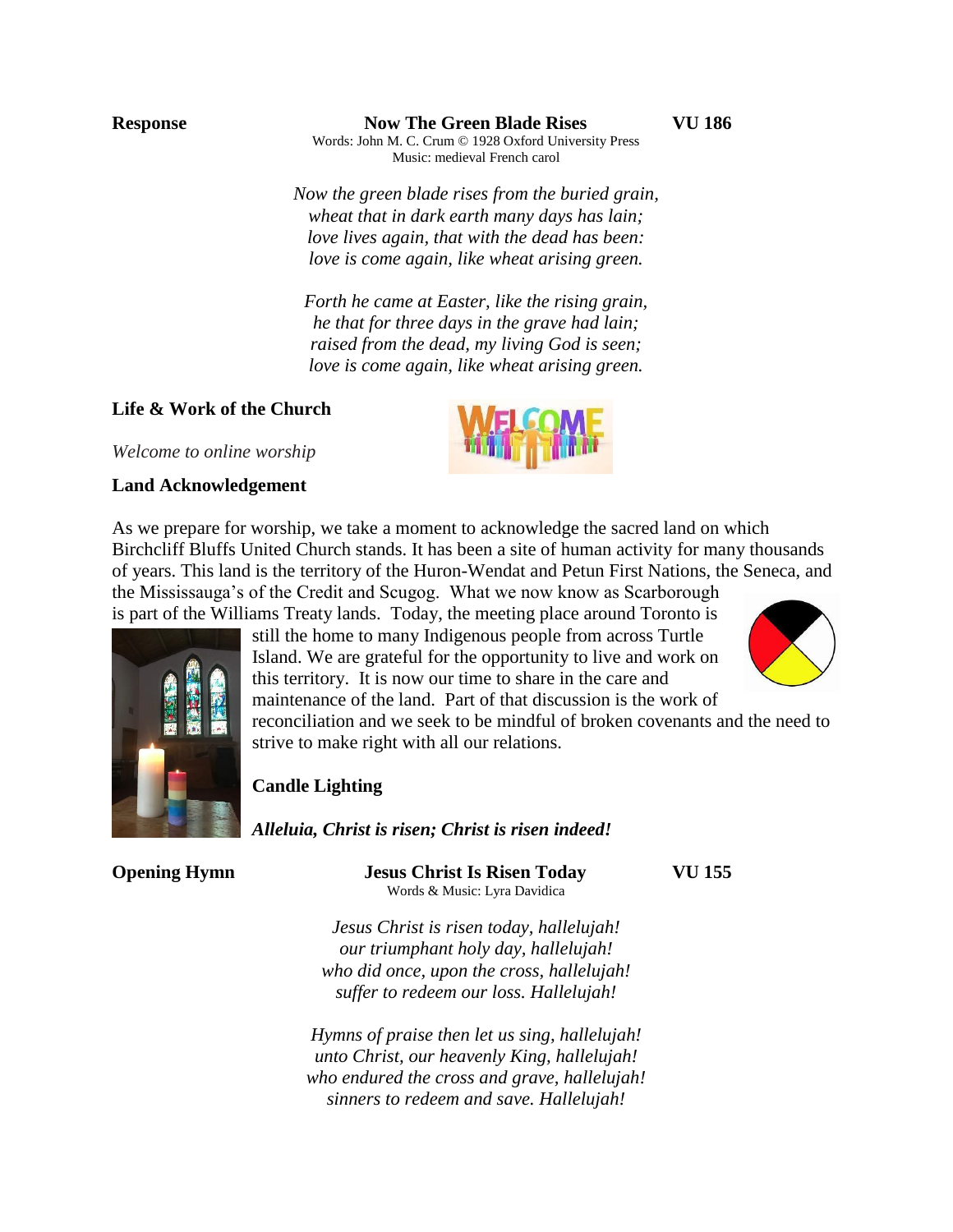*But the pains which he endured, hallelujah! our salvation have procured; hallelujah! now above the sky he's King, hallelujah! where the angels ever sing. Hallelujah!*

*Sing we to our God above, hallelujah! praise eternal as God's love; hallelujah! praise our God, ye heavenly host, hallelujah! praise the Son and Holy Ghost, hallelujah!*

## **Prayer of Confession**

*God of resurrection grace, Help us in our pain, despair and fear so that we are not prone to follow the path of hopelessness. Help us, to instead, be like the Risen Christ, and rise up, as a brave and holy people, living beyond our pain, despair and fear by remaining hopeful in your steadfast love. Help us, we pray. Amen*

# **Assurance of Pardon**

# WE LISTEN FOR GOD'S WORD

### **And Now For Something Completely Different**



**Hymn Morning Has Broken VU 409**  Words: © Eleanor Farjeon Children's Bells, Oxford University Press Music: Gaelic melody

> *Morning has broken like the first morning, blackbird has spoken like the first bird. Praise for the singing! Praise for the morning! Praise for them, springing fresh from the Word!*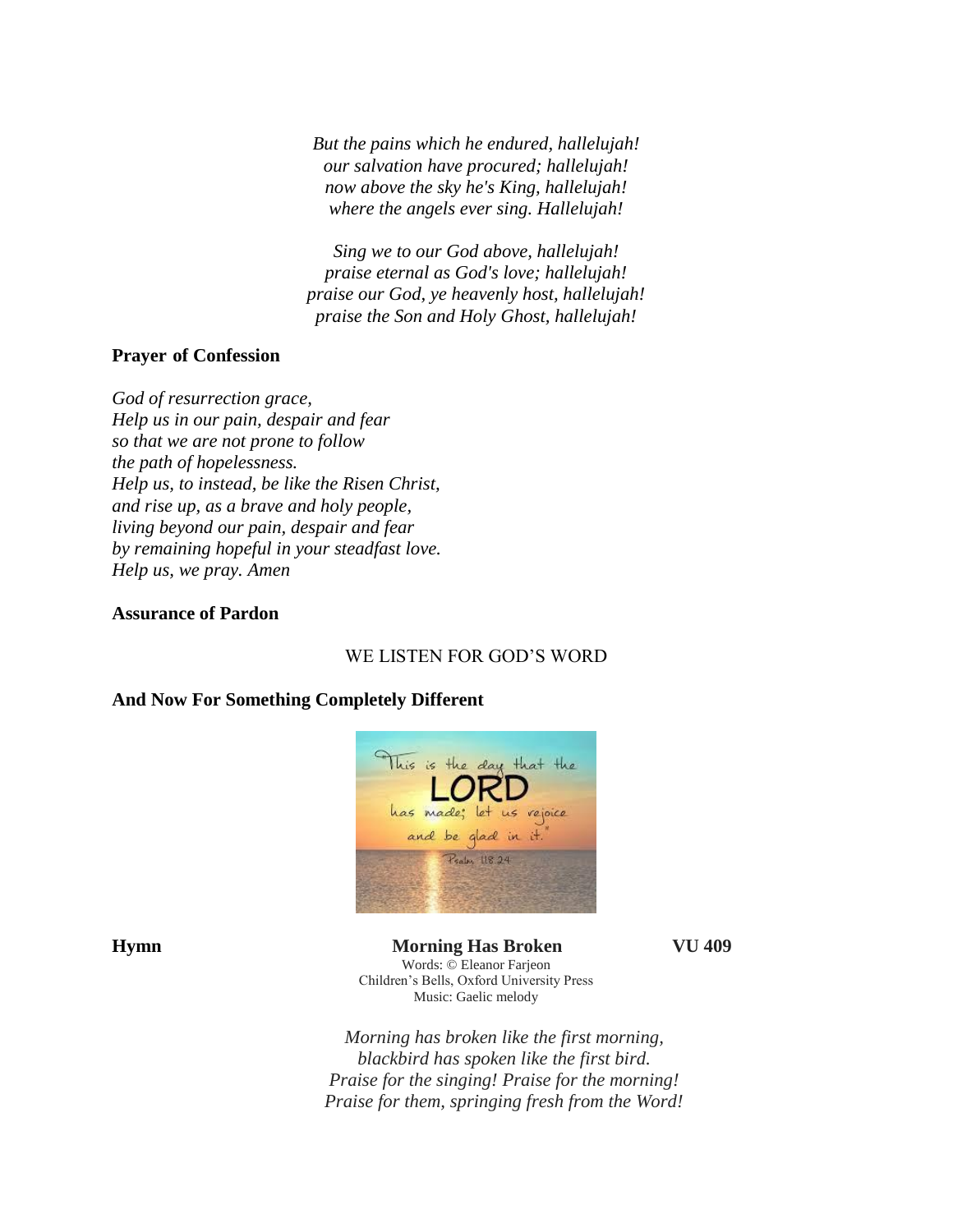*Sweet the rain's new fall sunlit from heaven, like the first dewfall on the first grass. Praise for the sweetness of the wet garden, sprung in completeness where his feet pass.*

 *Ours is the sunlight! Ours is the morning born of the one light Eden saw play! Praise with elation, praise every morning, God's recreation of the new day!*

# **Prayer of Illumination**

The light of Christ has entered this space. Now let the light enter your heart as your receive the words of scripture. *Send your light, O God, like the first morning; Send your Spirit, like the first bird. Amen*

- **John 21:1-14** Peter's Story
- Acts 9:1-21 **Saul/Paul's Story**
- **John 20: 1-18** Mary Magdalene's Story

This is the Gospel message for us on this day of Jesus resurrection. Hallelujah. *Hallelujah, Christ is risen today*

**Conversation What is Your Resurrection Experience?**



**Hymn Thine Is the Glory VU 173** Words: Edmond Louis Budry Translation: Richard Birch Hoyle © 1925 World Student Christian Federation Music: Harmonia Sacra

> *Thine is the glory, risen, conquering One: endless is the victory thou o'er death has won.*

*Angels in bright raiment rolled the stone away, kept the folded grave-clothes where the body lay. Thine is the glory, risen, conquering One: endless is the victory thou o'er death has won.*

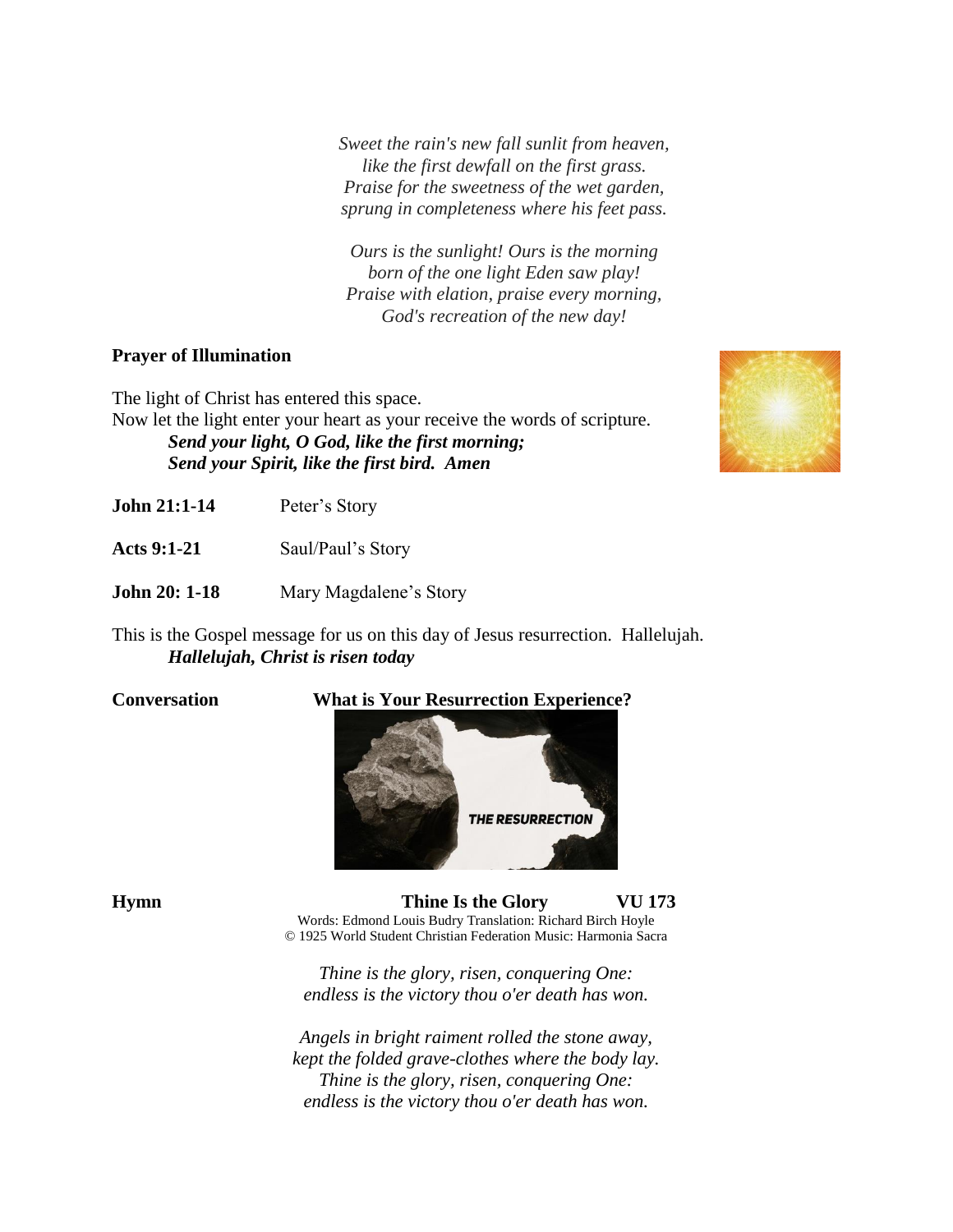*Lo, Jesus meets us, risen from the tomb! Lovingly he greets us, scatters fear and gloom. Let the church with gladness hymns of triumph sing, for our God now liveth: death has lost its sting.*

*Thine is the glory, risen, conquering One: endless is the victory thou o'er death has won.*

# WE RESPOND TO GOD'S WORD



Christ is Risen! *Christ is risen indeed!* Lift up your hearts. *We lift them up to God.* Let us give thanks to God. *It is right to give our thanks and praise.*

## **Sanctus**

*Holy is Jesus, God Incarnate, the Risen Christ, whose mercy gathers us together in community, whose grace meets us in our brokenness, and whose loving faithfulness gives us renewed hope.*

# **Breaking the Bread and Pouring the Cup**

The body of Christ, *the bread of life.* The lifeblood of Christ, *the cup of blessing.* The gifts of God for the people of God. *Thanks be to God.*

*Communion is served…*

**Prayer after Communion**  Christ is Risen! *Christ is Risen Indeed!*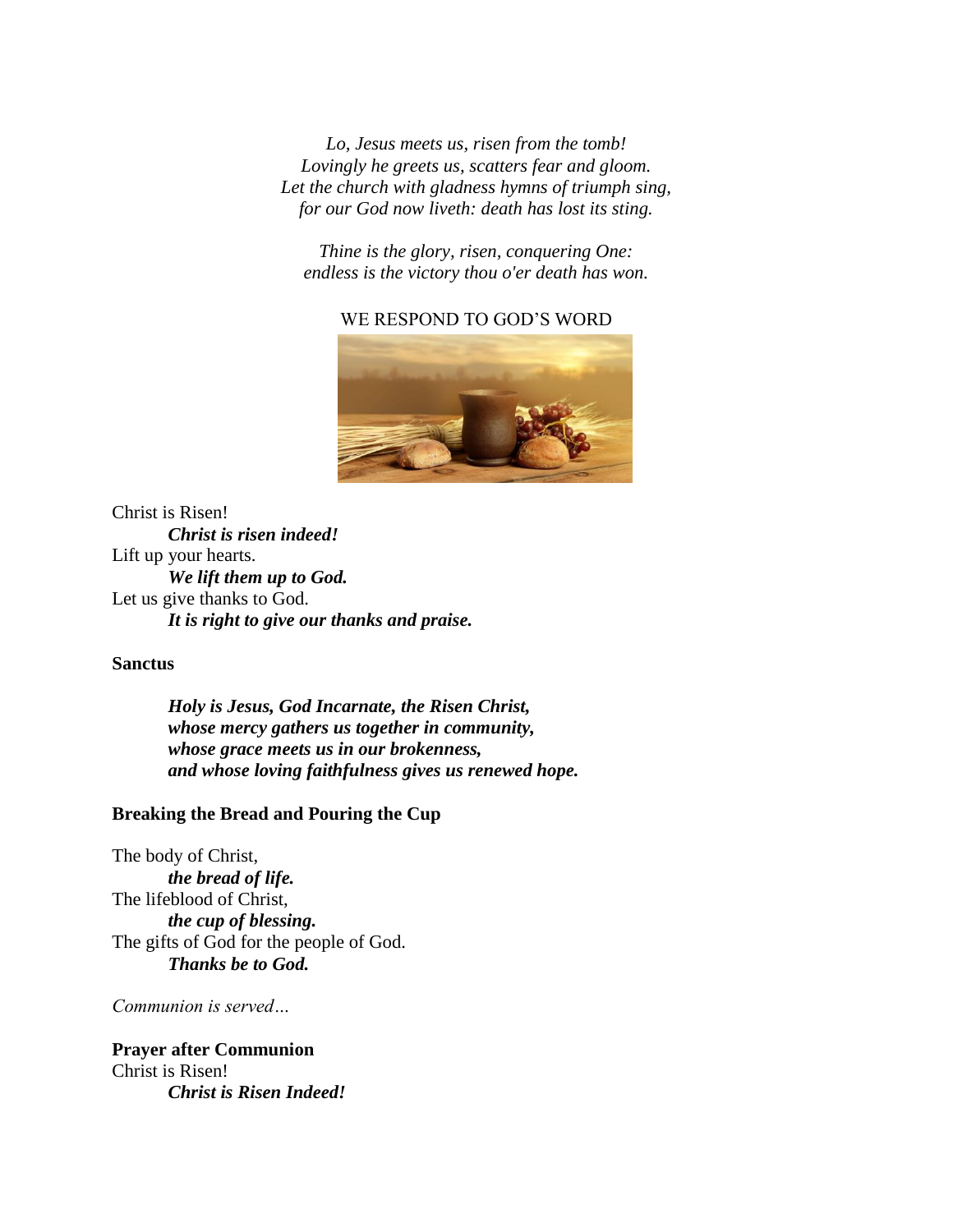And hear us as we pray together….



*Our Father, who art in heaven, hallowed be thy name; thy kingdom come; thy will be done; on earth as it is in heaven. Give us this day our daily bread. And forgive us our trespasses, as we forgive those who trespass against us. And lead us not into temptation; but deliver us from evil. For thine is the kingdom, the power, and the glory for ever and ever. Amen*

# BLESSING AND SENDING FORTH

**Closing Hymn Christ Is Alive VU 158**  Words: Brian Wren Music: Thomas Williams

*Christ is alive! Let Christians sing. The cross stands empty to the sky. Let streets and homes with praises ring. Love, drowned in death, shall never die.*

*Christ is alive! No longer bound to distant years in Palestine, but saving, healing, here and now, and touching every place and time.*

*In every insult, rift, and war, where colour, scorn, or wealth divide, Christ suffers still, yet loves the more, and lives, where even hope has died.*

*Christ is alive, and comes to bring good news to this and every age, till earth and sky and ocean ring with joy, with justice, love and praise.*

# **Benediction & Commissioning**



Permission to reproduce lyrics and podcast/stream the music in this service obtained from ONE LICENSE, with license #A-737645. All Rights Reserved.